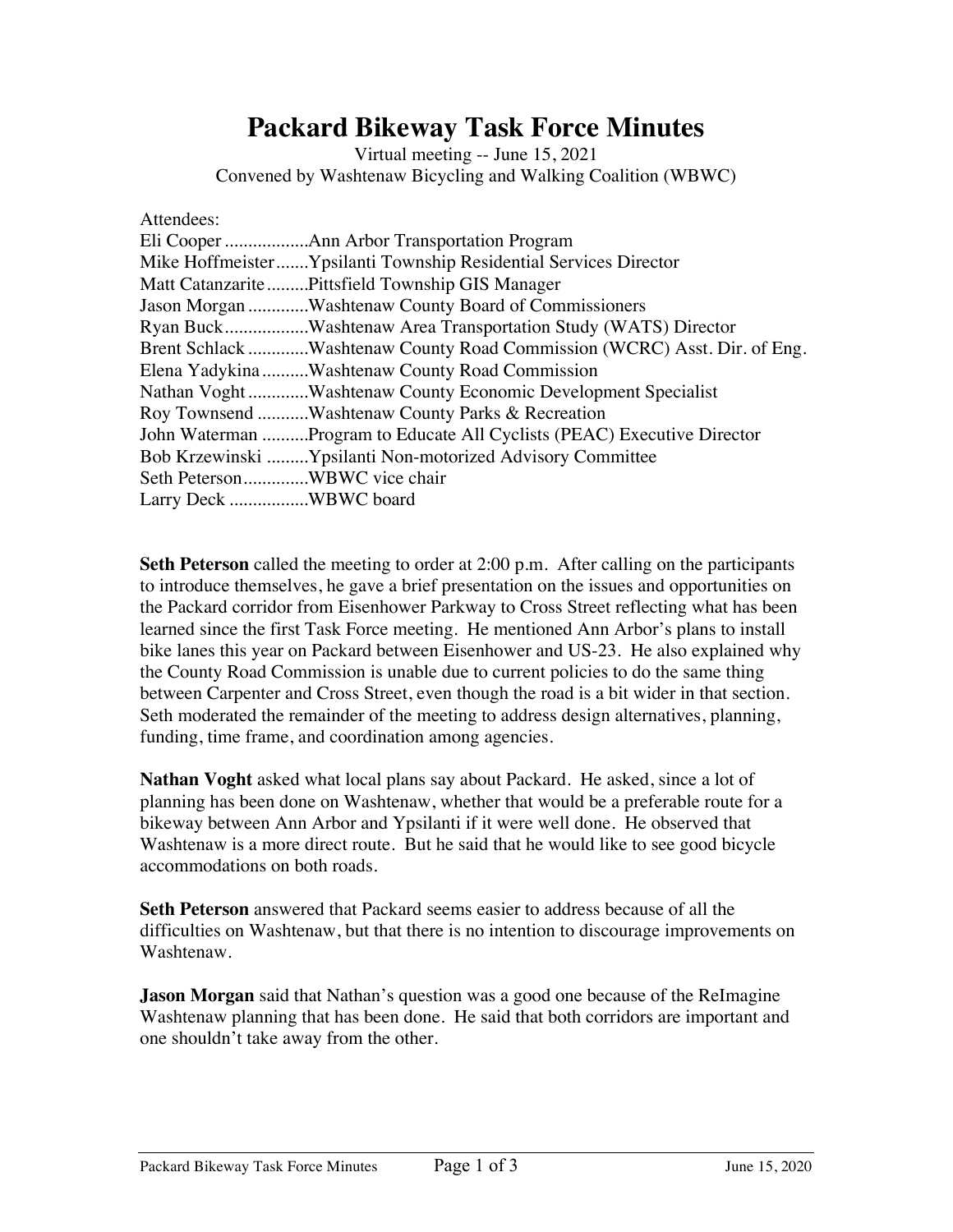**Eli Cooper** said that it shouldn't be an either/or question about the two corridors. Washtenaw is important because it has many destinations, but it is more intimidating because of the traffic levels and the US-23 interchange. Packard is more tranquil because of the lower traffic levels and the quiet underpass of US-23. Ann Arbor plans to install bike lanes on Packard this year between Eisenhower and US-23 as part of the Healthy Streets program. He said that Ann Arbor staff would be happy to provide advice to agencies working on Packard in Pittsfield and Ypsilanti Townships.

**Ryan Buck** said that there has been momentum on improving Washtenaw due to the planning that has been done, but that seeking to improve Packard doesn't detract from that. Efforts to improve Washtenaw have been complicated by the need to deal with MDOT (since it is a state road) and by the need to deal well with the heavy AAATA bus traffic. Ryan asked what the Road Commission goals are for Packard; for example, would the Commission prefer standard or protected bike lanes?

**Brent Schlack** said that if Packard were reconstructed in the future, the Road Commission would consider a "complete street" with bike lanes and sidewalks in the way that Carpenter was done between Packard and Washtenaw. If a separate pathway were desired, the townships would have to initiate it, and it would be their facility, but the Commission would work with them in planning it.

**Nathan Voght** reiterated that he supports bicycle improvements to both Washtenaw and Packard.

**Seth Peterson** moved the discussion forward to planning and funding issues.

**Brent Schlack** said that the Road Commission follows the state's policy to use the 85th percentile to establish speed limits. The fact that Packard is a principal arterial requires certain design standards to be met. It would be possible in the future to have both bike lanes and a shared-use path. He pointed out that much of the Commission's funding is used for the county's extensive preventive maintenance needs, and that any expensive rebuild of Packard would need to be weighed against other pressing needs.

**Ryan Buck** said he thinks the Road Commission is doing all it can within its constraints and is not trying to obstruct bicycle improvements. But planners outside of the Commission need to figure out what would be best to build so that everyone can react to a specific proposal and decide on a path forward.

**Seth Peterson** said that a sidepath has advantages for many bicyclists, but that vehicle speed is a problem for cyclists whether they are on-street or off-street. He asked how the townships and Road Commission should coordinate.

**Brent Schlack** said that there need to be goals and priorities as a basis for interaction between the Road Commission and townships.